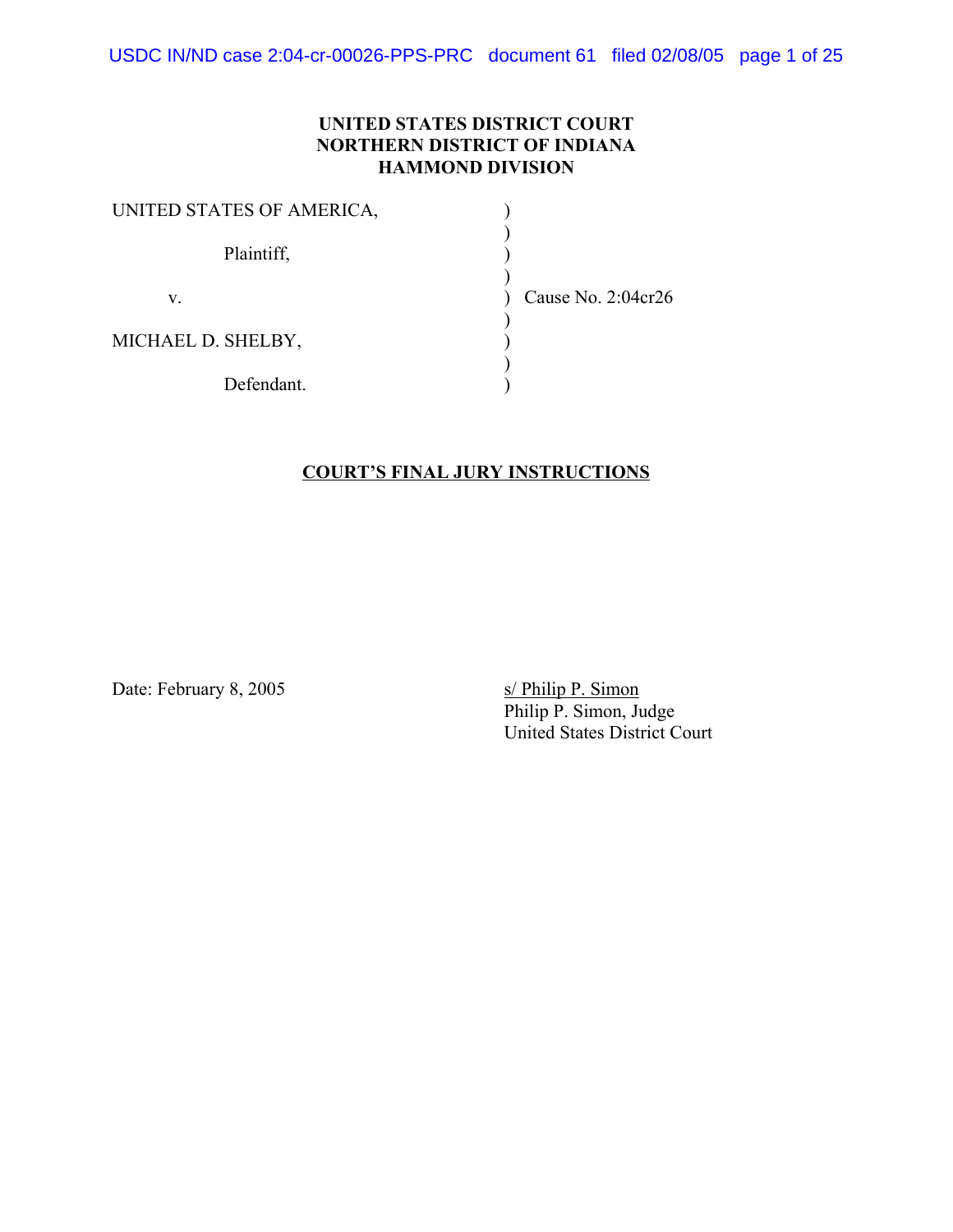Members of the jury, you have seen and heard all the evidence and the arguments of the attorneys. Now I will instruct you on the law.

You have two duties as a jury. Your first duty is to decide the facts from the evidence in the case. This is your job, and yours alone.

Your second duty is to apply the law that I give you to the facts. You must follow these instructions, even if you disagree with them. Each of the instructions is important, and you must follow all of them.

Perform these duties fairly and impartially. Do not allow sympathy, prejudice, fear, or public opinion to influence you. You should not be influenced by any person's race, color, religion, national ancestry, or sex.

Nothing I say now, and nothing I said or did during the trial, is meant to indicate any opinion on my part about what the facts are or about what your verdict should be.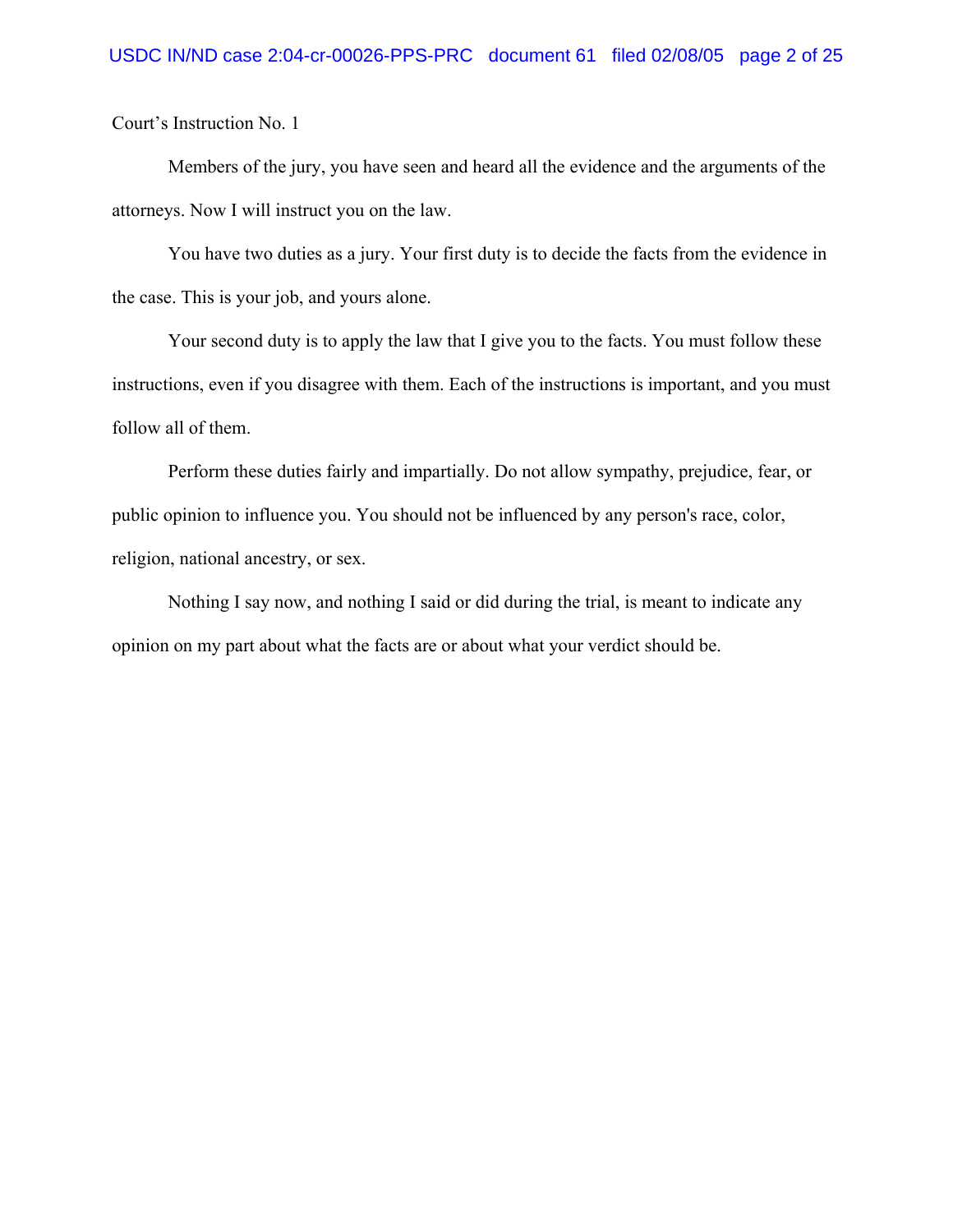The evidence consists of the testimony of the witnesses, the exhibits admitted in evidence, and stipulations. A stipulation is an agreement between both sides that certain facts are true.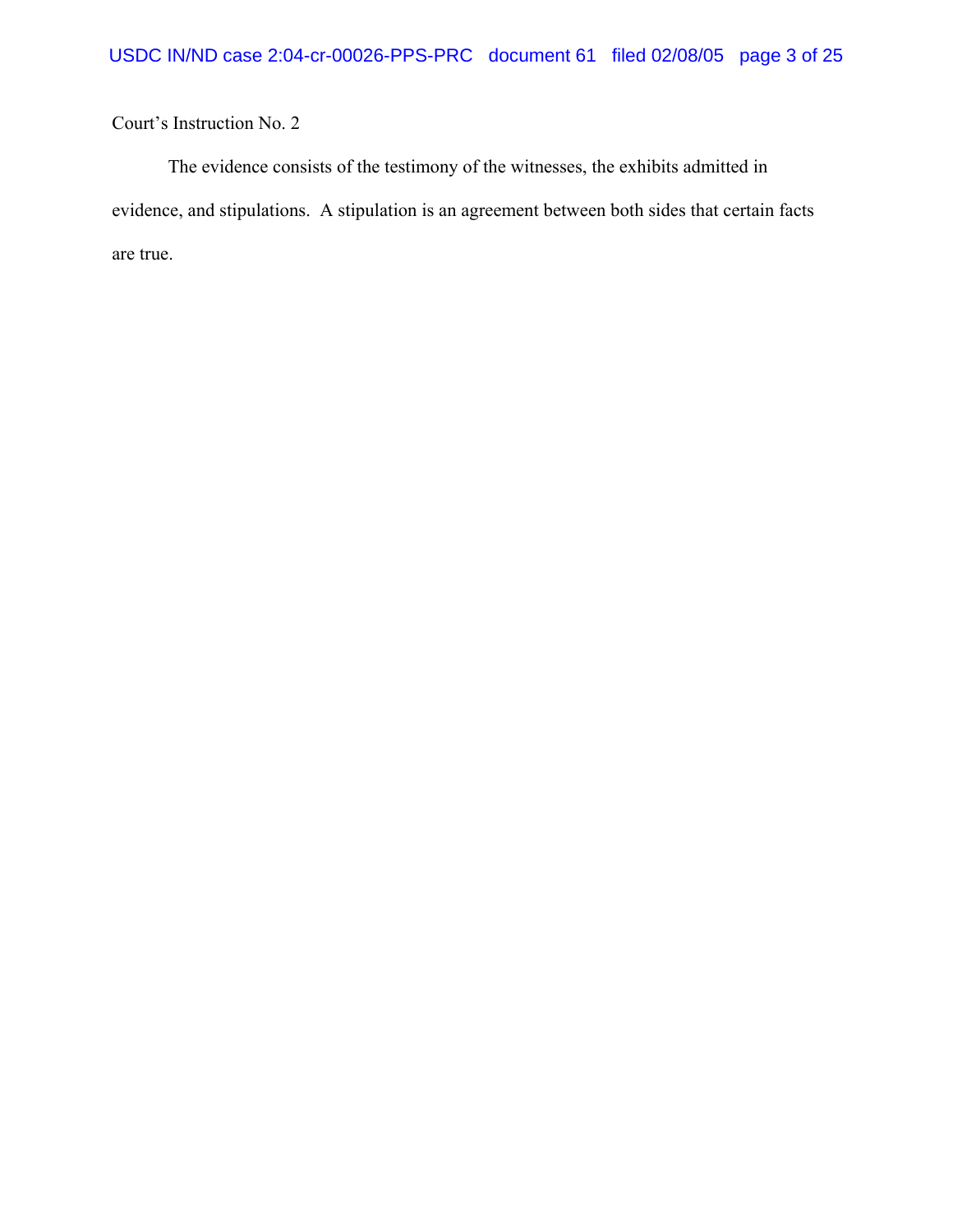You are to decide whether the testimony of each of the witnesses is truthful and accurate, in part, in whole, or not at all, as well as what weight, if any, you give to the testimony of each witness. In evaluating the testimony of any witness, you may consider, among other things:

- the witness's age;
- the witness's intelligence;

- the ability and opportunity the witness had to see, hear, or know the things that the witness testified about;

- the witness's memory;
- any interest, bias, or prejudice the witness may have;
- the manner of the witness while testifying; and
- the reasonableness of the witness's testimony in light of all the evidence in the case.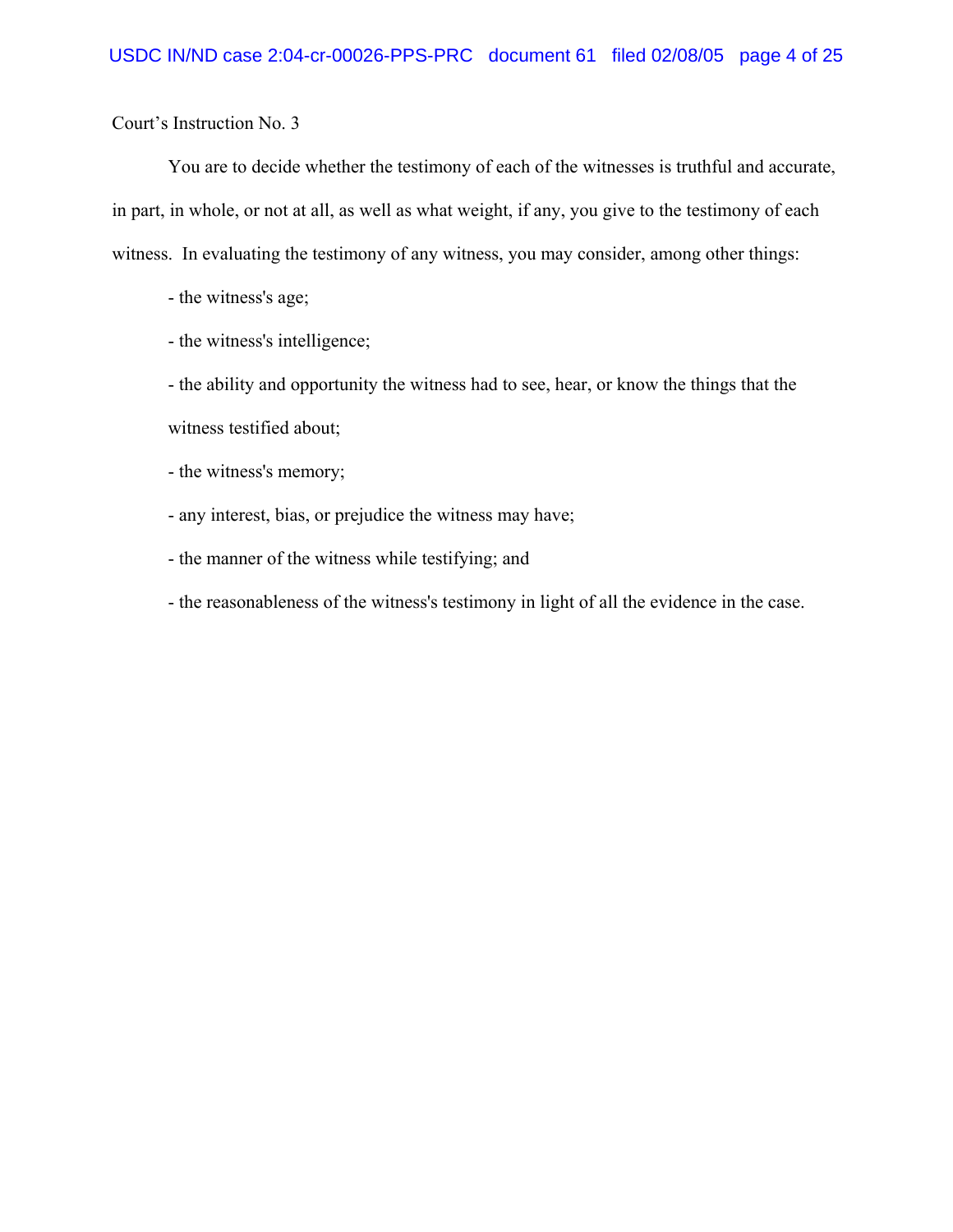You should use common sense in weighing the evidence and consider the evidence in light of your own observations in life. In our lives, we often look at one fact and conclude from it that another fact exists. In law we call this "inference." A jury is allowed to make reasonable inferences. Any inferences you make must be reasonable and must be based on the evidence in the case.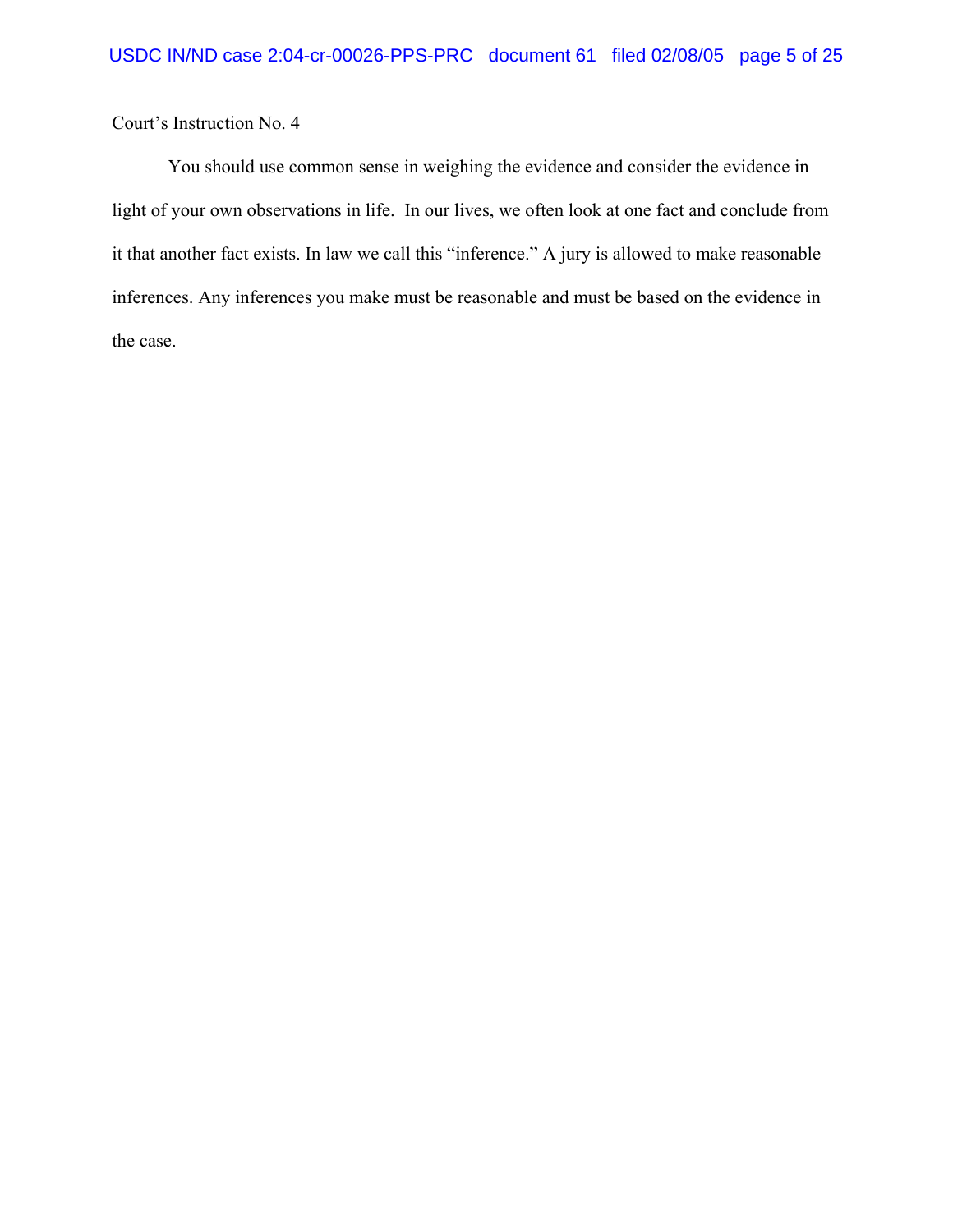Some of you have heard the phrases "circumstantial evidence" and "direct evidence." Direct evidence is the testimony of someone who claims to have personal knowledge of the commission of the crime which has been charged, such as an eyewitness. Circumstantial evidence is the proof of a series of facts which tend to show whether the defendant is guilty or not guilty. The law makes no distinction between the weight to be given either direct or circumstantial evidence. You should decide how much weight to give to any evidence. All the evidence in the case, including the circumstantial evidence, should be considered by you in reaching your verdict.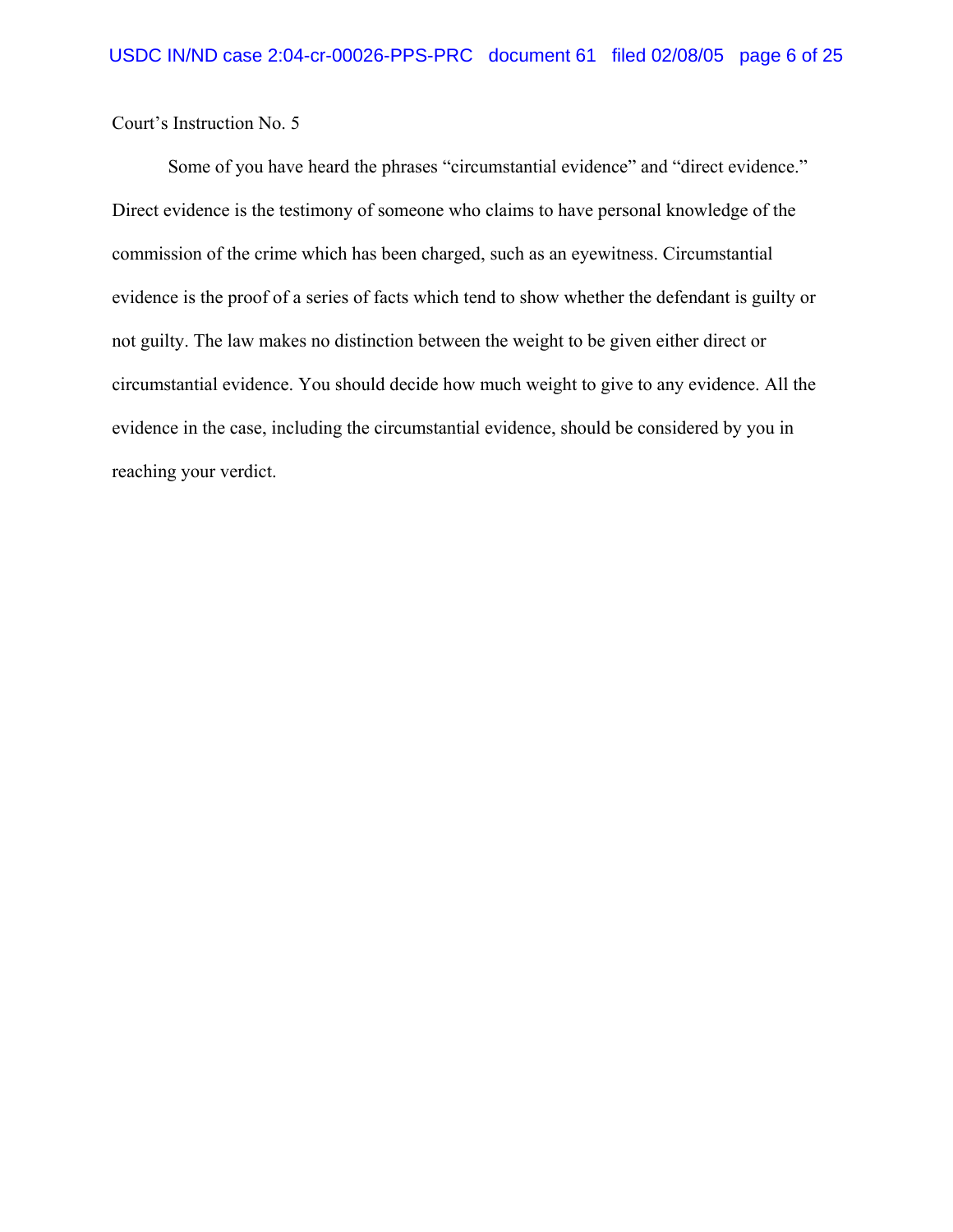Certain things are not evidence. I will list them for you:

First, testimony that I struck from the record, or that I told you to disregard, is not evidence and must not be considered.

Second, anything that you may have seen or heard outside the courtroom is not evidence and must be entirely disregarded. This includes any press, radio, or television reports you may have seen or heard. Such reports are not evidence and your verdict must not be influenced in any way by such publicity.

Third, questions and objections by the lawyers are not evidence. Attorneys have a duty to object when they believe a question is improper. You should not be influenced by any objection or by my ruling on it.

Fourth, the lawyers' statements to you are not evidence. The purpose of these statements is to discuss the issues and the evidence. If the evidence as you remember it differs from what the lawyers said, your memory is what counts.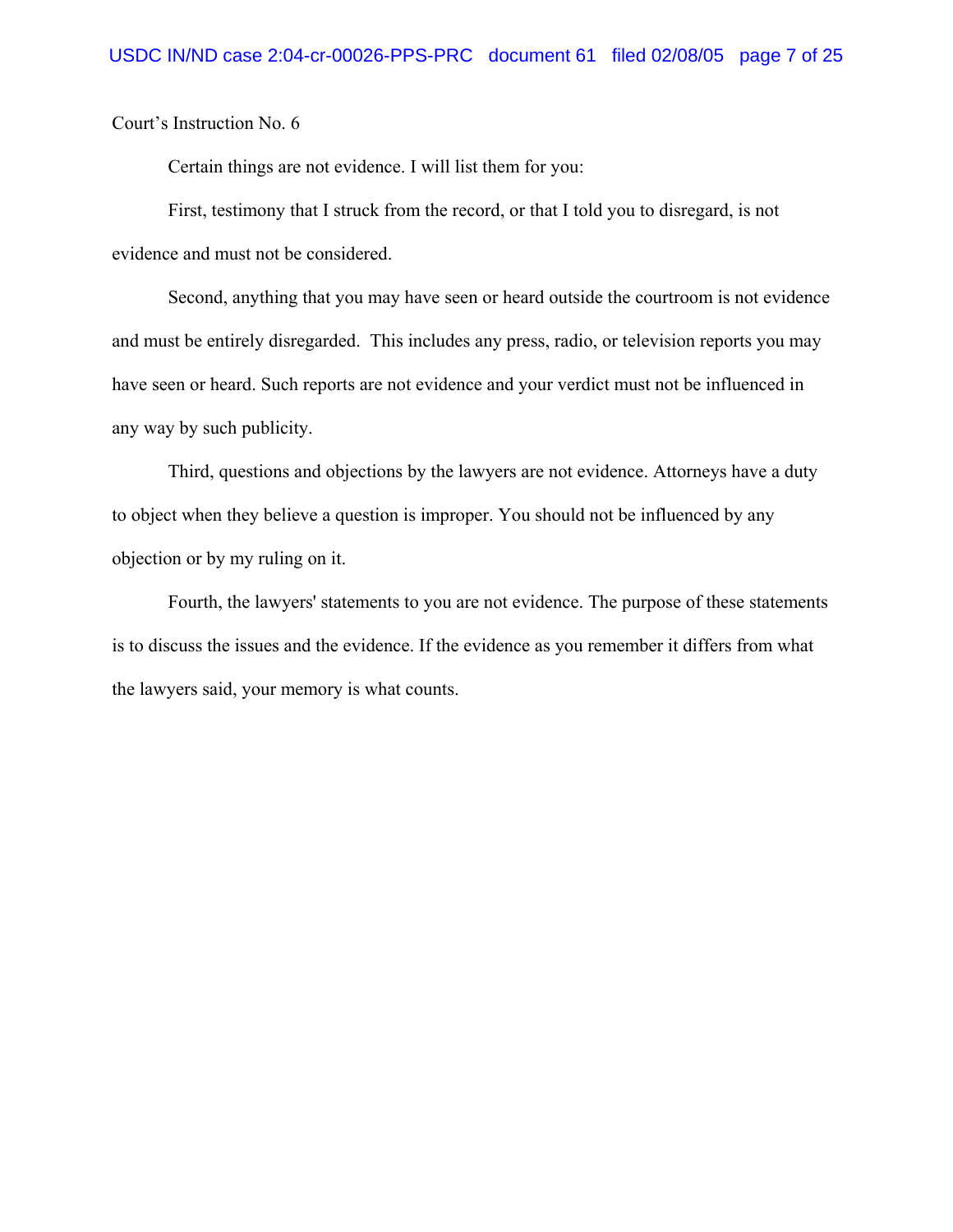It is proper for an attorney to interview any witness in preparation for trial.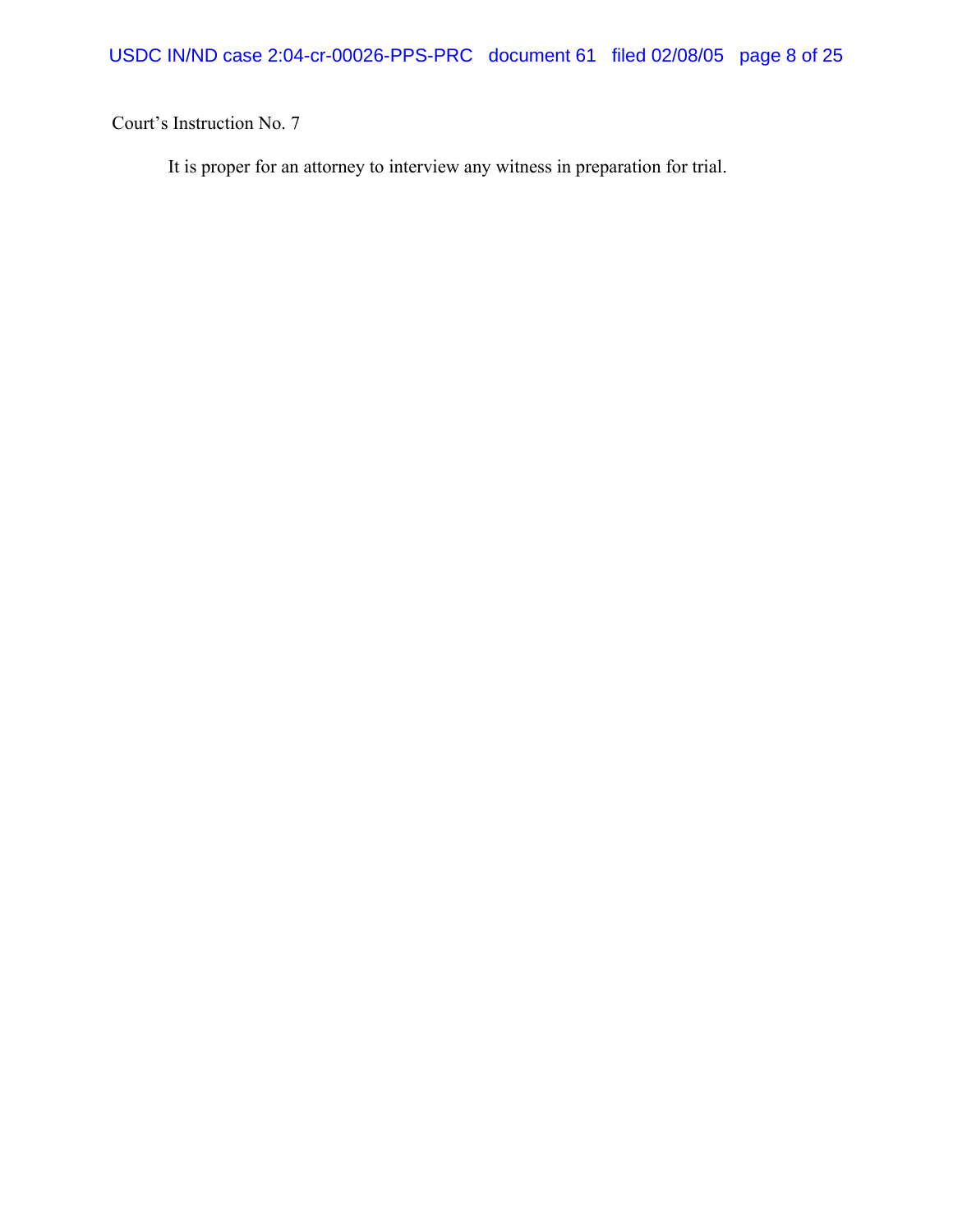You may find the testimony of one witness or a few witnesses more persuasive than the testimony of a larger number. You need not accept the testimony of the larger number of witnesses.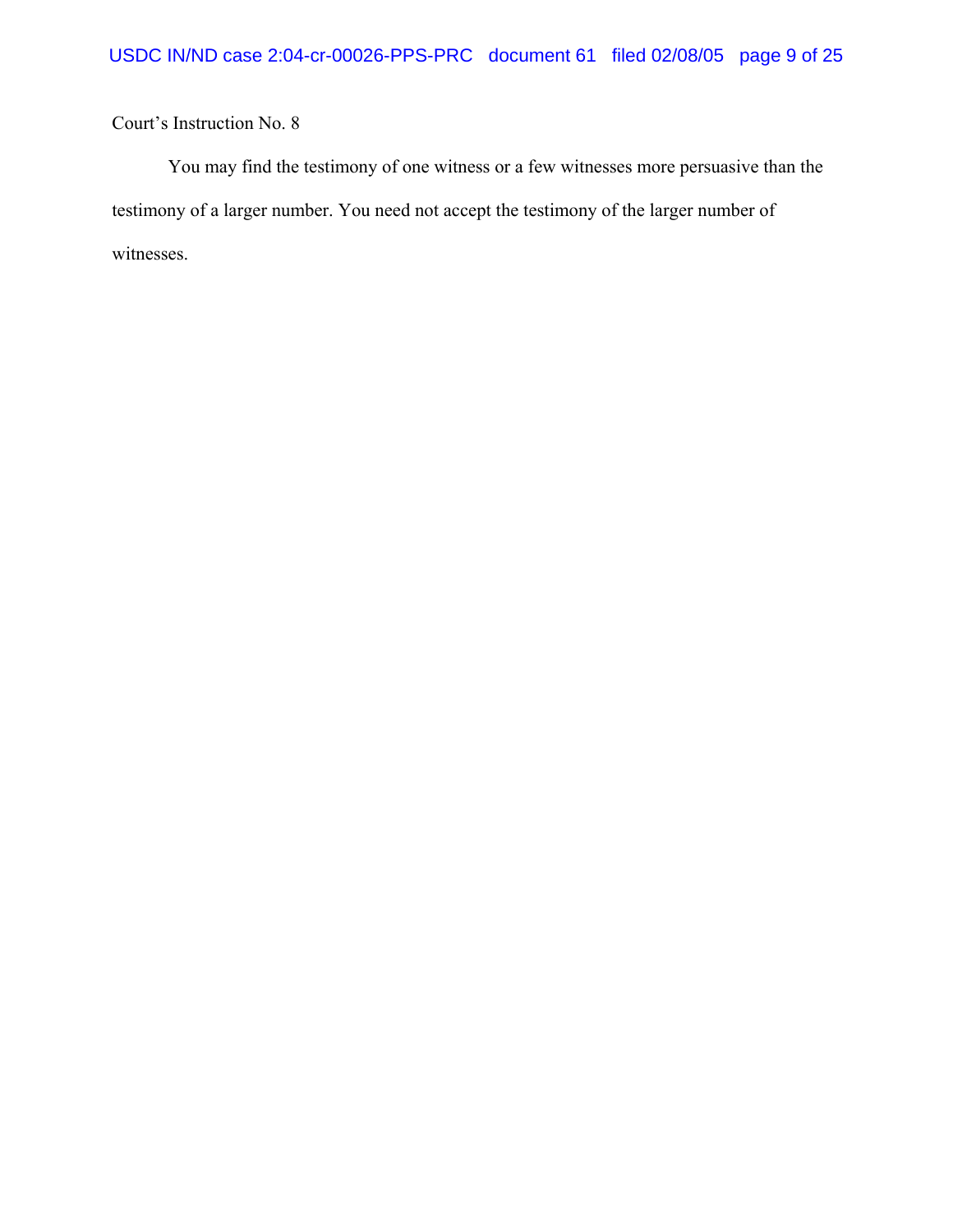The defendant is presumed to be innocent of each of the charges. This presumption continues during every stage of the trial and your deliberations on the verdict. It is not overcome unless from all the evidence in the case you are convinced beyond a reasonable doubt that the defendant is guilty as charged. The government has the burden of proving the guilt of the defendant beyond a reasonable doubt. This burden of proof stays with the government throughout the case. The defendant is never required to prove his innocence or to produce any evidence at all.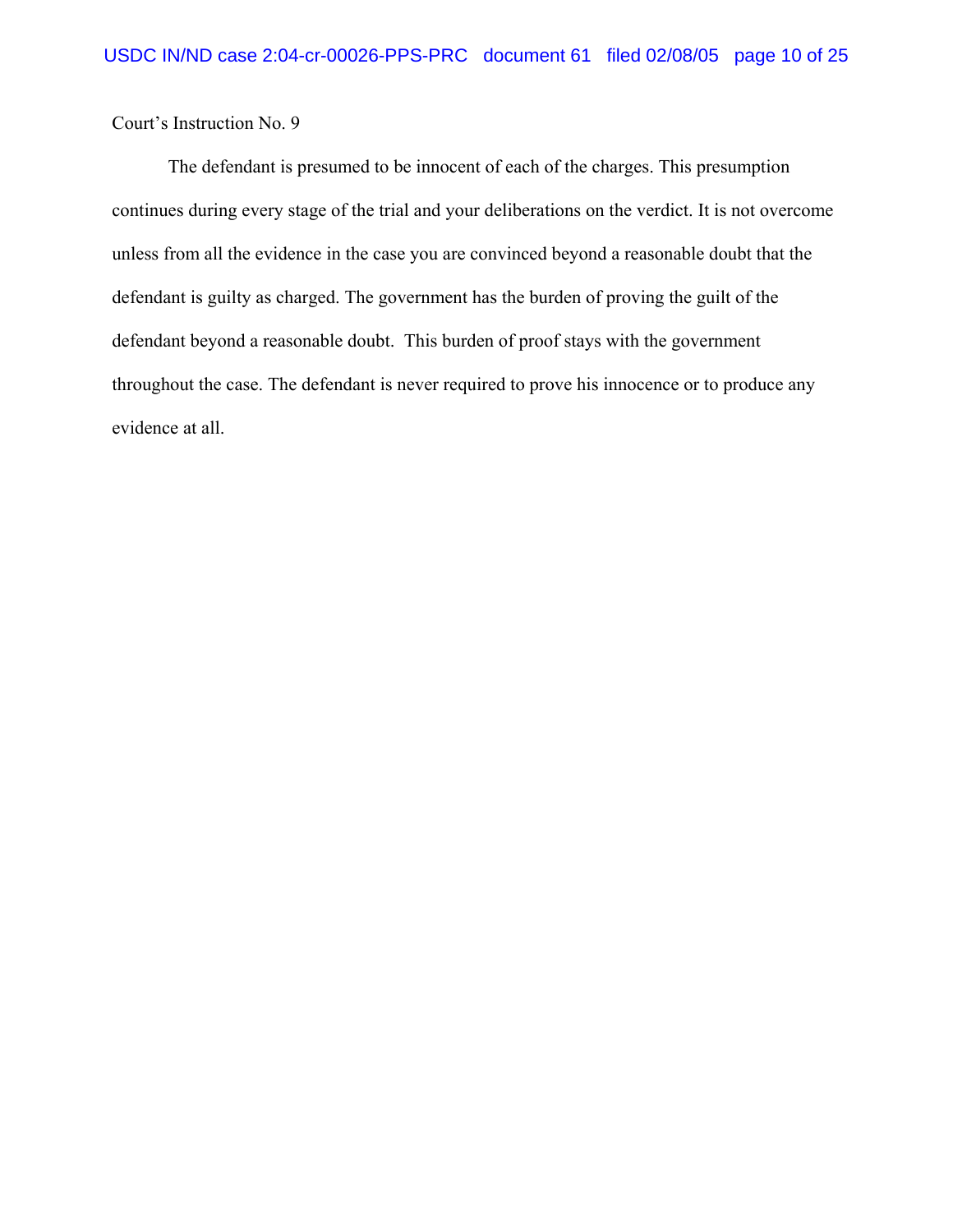The defendant has an absolute right not to testify. The fact that the defendant did not testify should not be considered by you in any way in arriving at your verdict.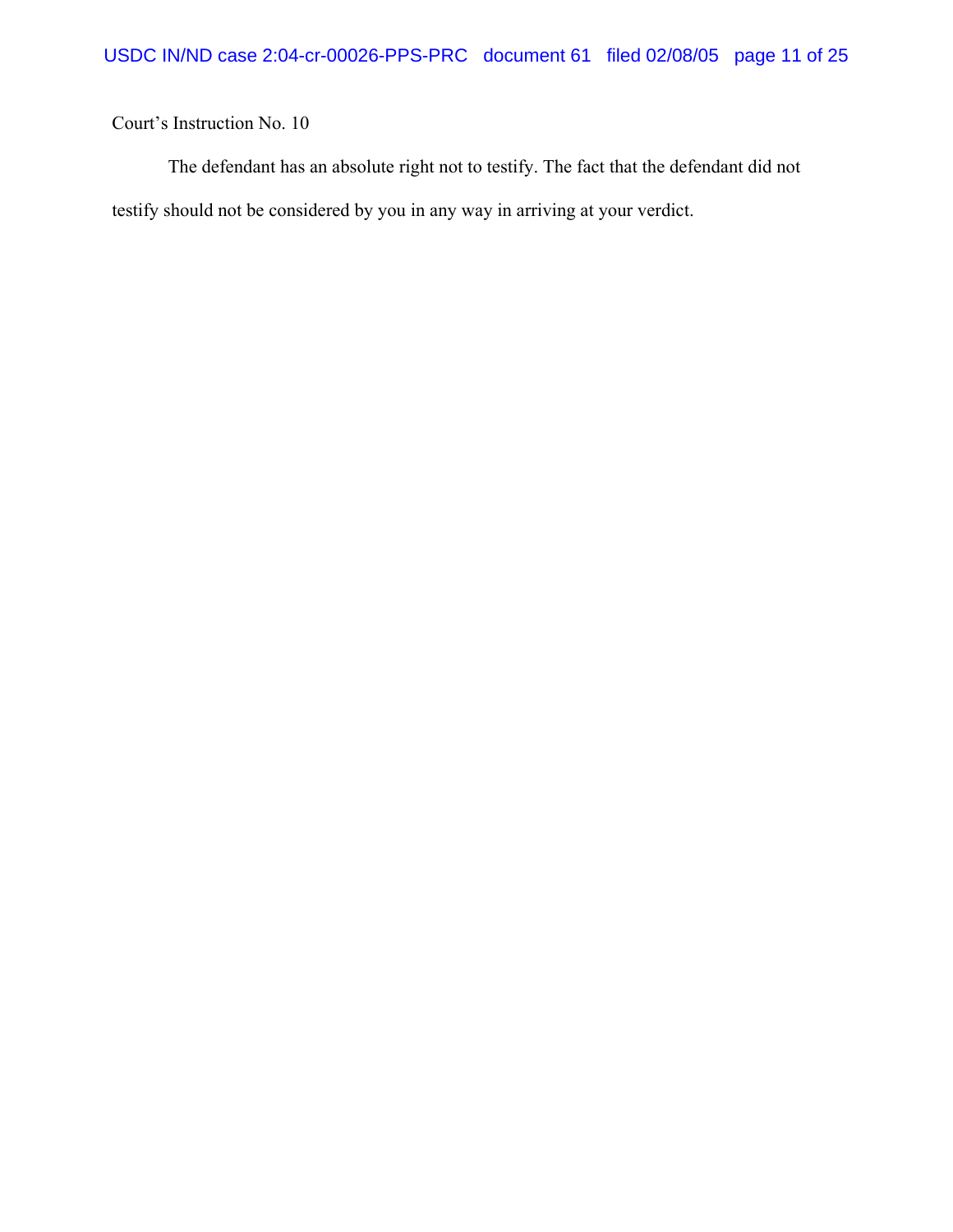You have heard evidence that before the trial a witness made a statement that may be inconsistent with the witness's testimony here in court. If you find that it is inconsistent, you may consider the earlier statement only in deciding the truthfulness and accuracy of that witness's testimony in this trial.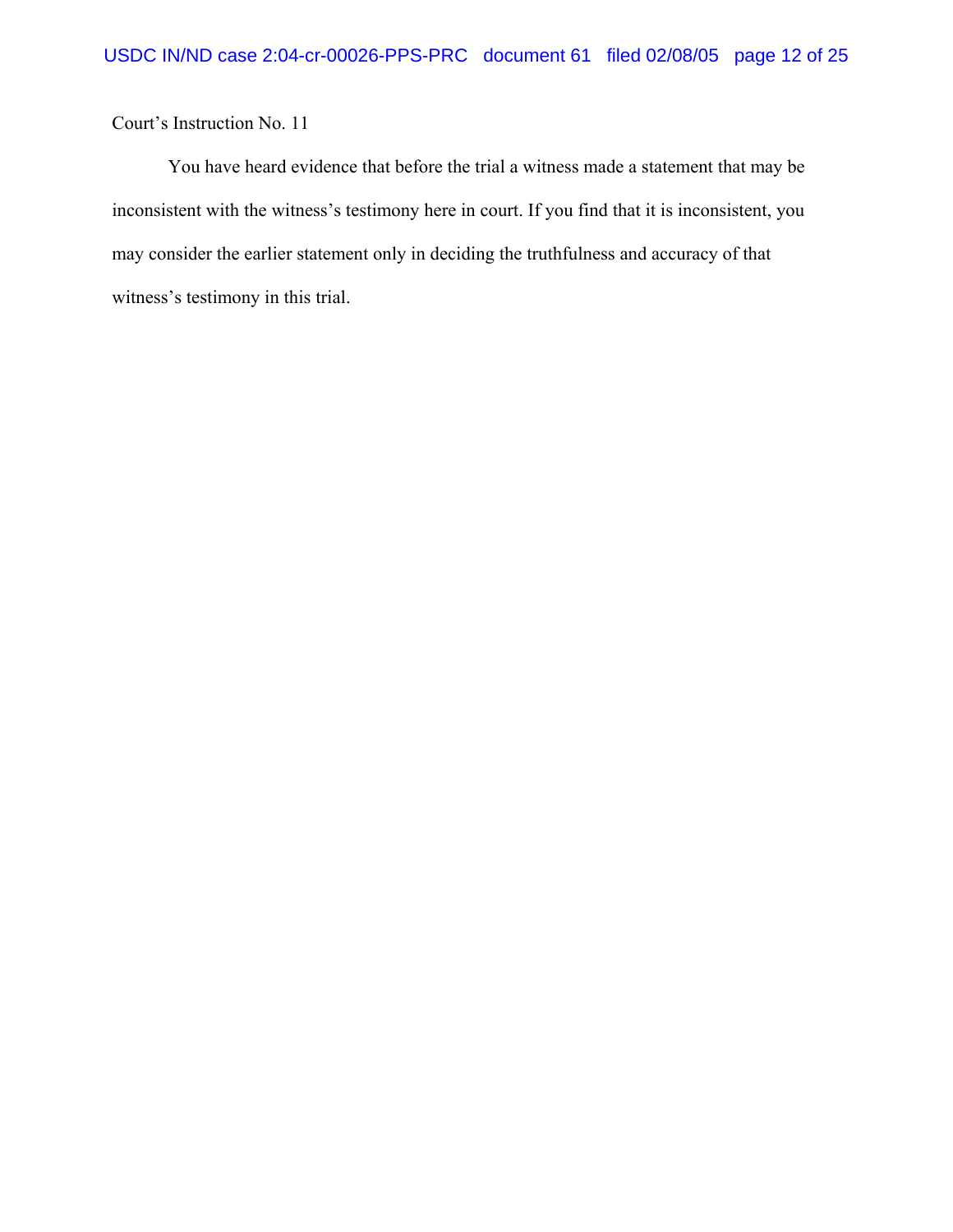The indictment in this case is the formal method of accusing the defendant of an offense and placing the defendant on trial. It is not evidence against the defendant and does not create any inference of guilt.

Michael D. Shelby, the defendant, is charged in Count 1 with possession with the intent to distribute a quantity of cocaine. The defendant is charged in Count 3 with possession with intent to distribute approximately 200 grams of cocaine base.

The defendant has pled not guilty to the charges.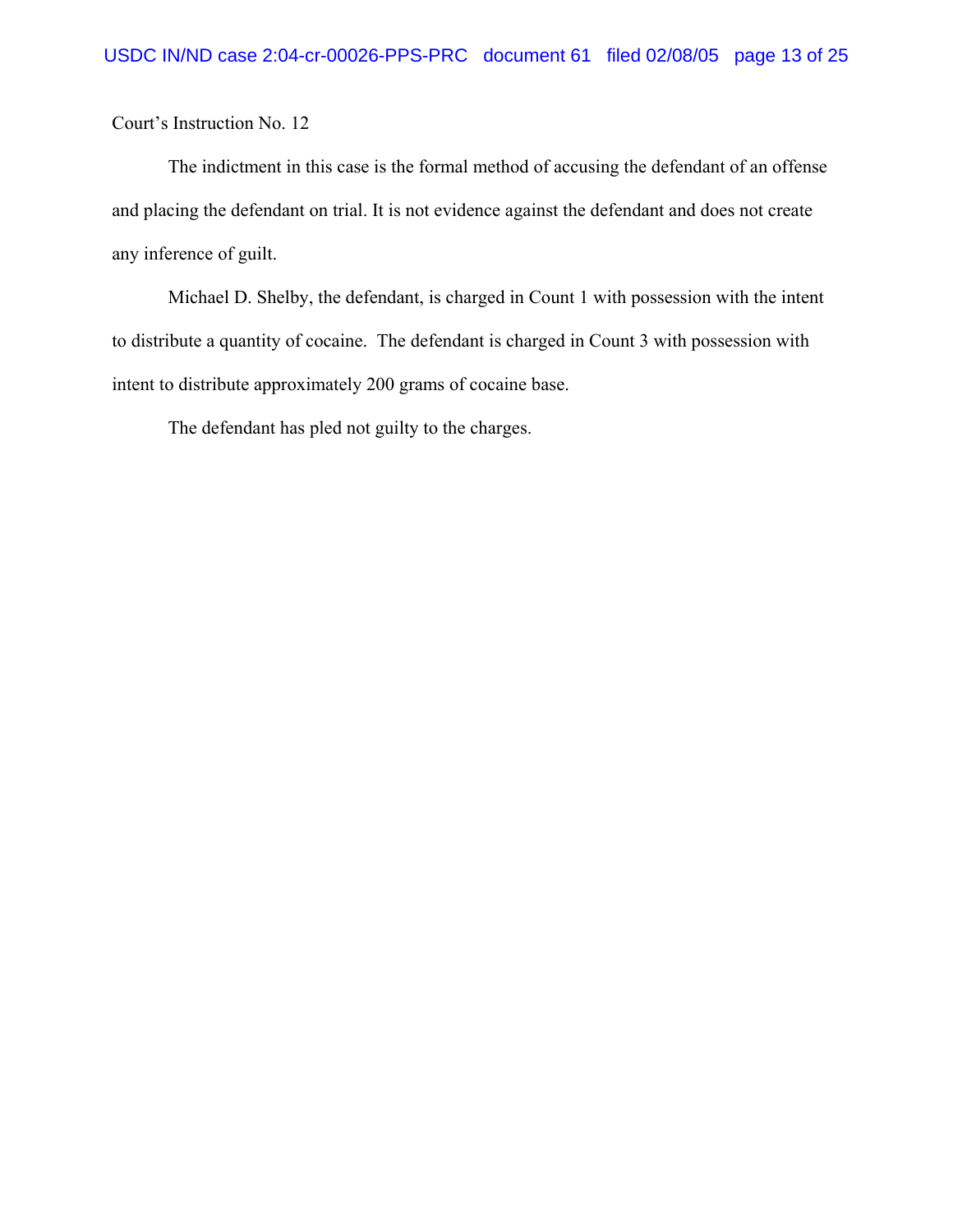Count 1 of the indictment charges that on or about March 30, 2004, the defendant did

possess with intent to distribute cocaine in violation of Title 21, United States Code, Section

841(a)(1), which provides in pertinent part:

[I]t shall be unlawful for any person knowingly or intentionally to . . . distribute . . . or possess with intent to . . . distribute . . . a controlled substance.

You are instructed that possession with intent to distribute is an offense prohibited by the Controlled Substances Act.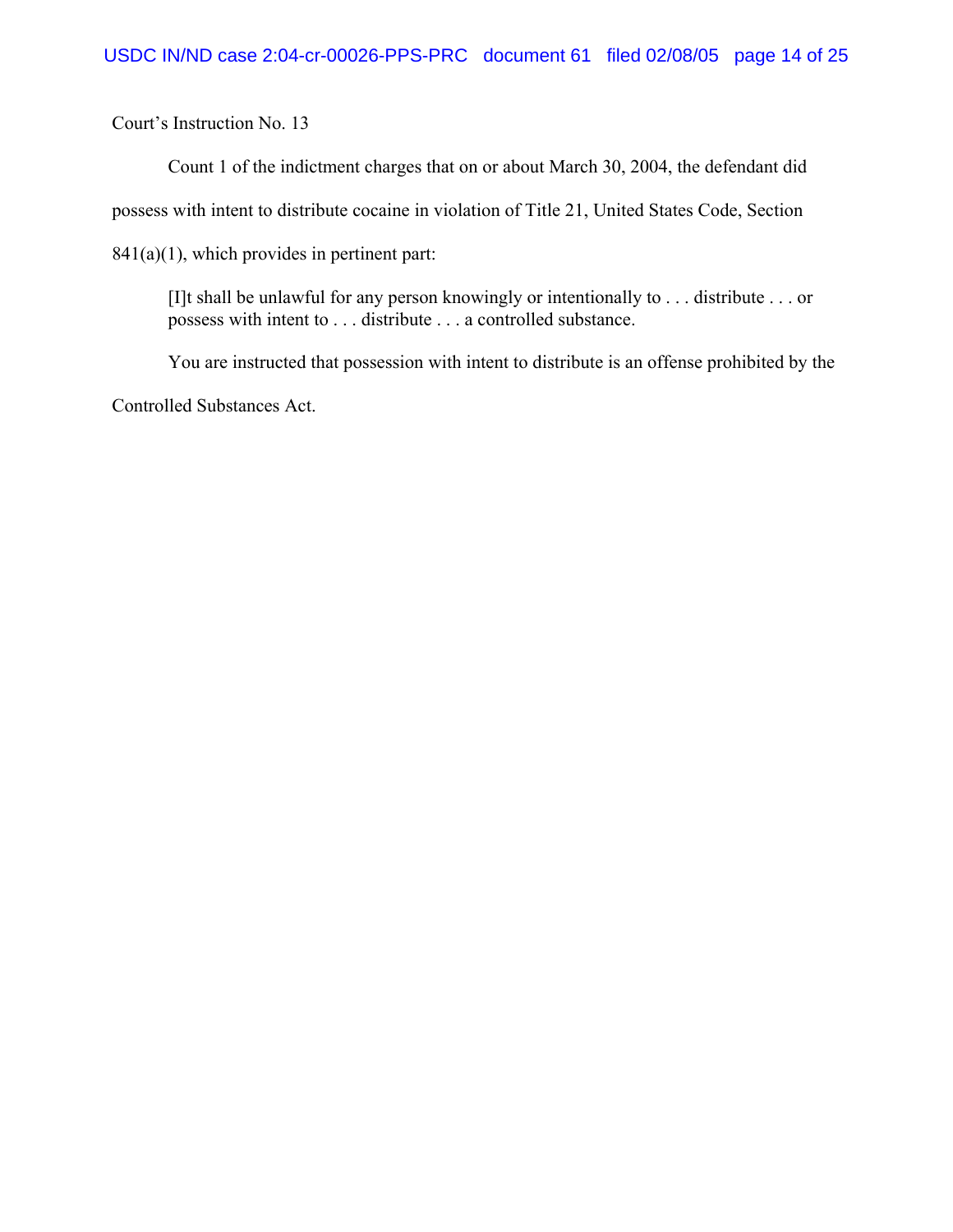Count 3 of the indictment charges that on or about March 30, 2004, the defendant did knowingly and intentionally possess with the intent to distribute approximately 200 grams of cocaine base, in violation of Title 21, United States Code, Section 841(a)(1), which provides in pertinent part:

[I]t shall be unlawful for any person knowingly or intentionally to . . . distribute . . . or possess with intent to . . . distribute . . . a controlled substance.

You are instructed that possession with intent to distribute is an offense prohibited by the

Controlled Substances Act.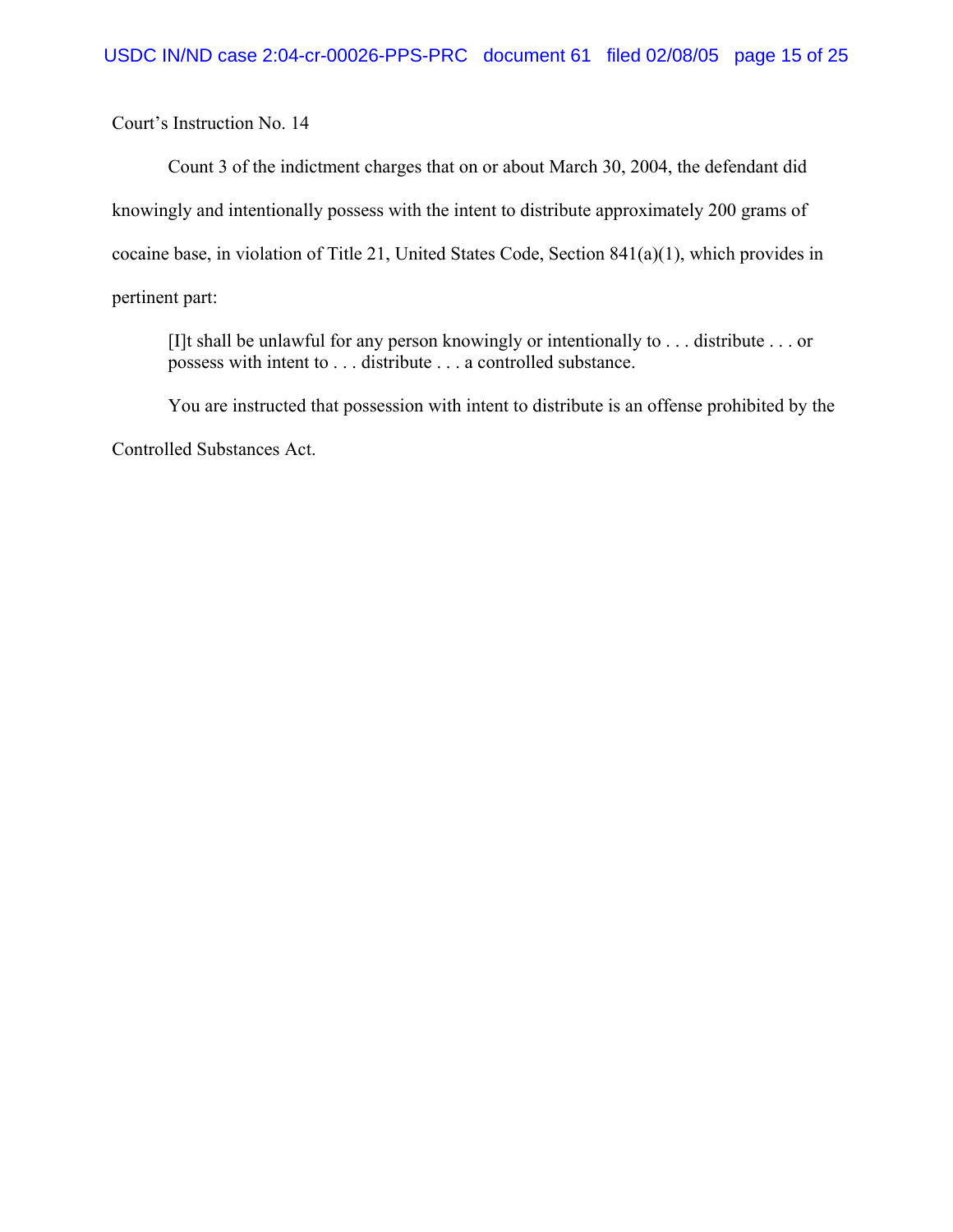The indictment charges that the offense was committed "on or about" March 30, 2004. The government must prove that the offense happened reasonably close to that date but is not required to prove that the alleged offense happened on that exact date.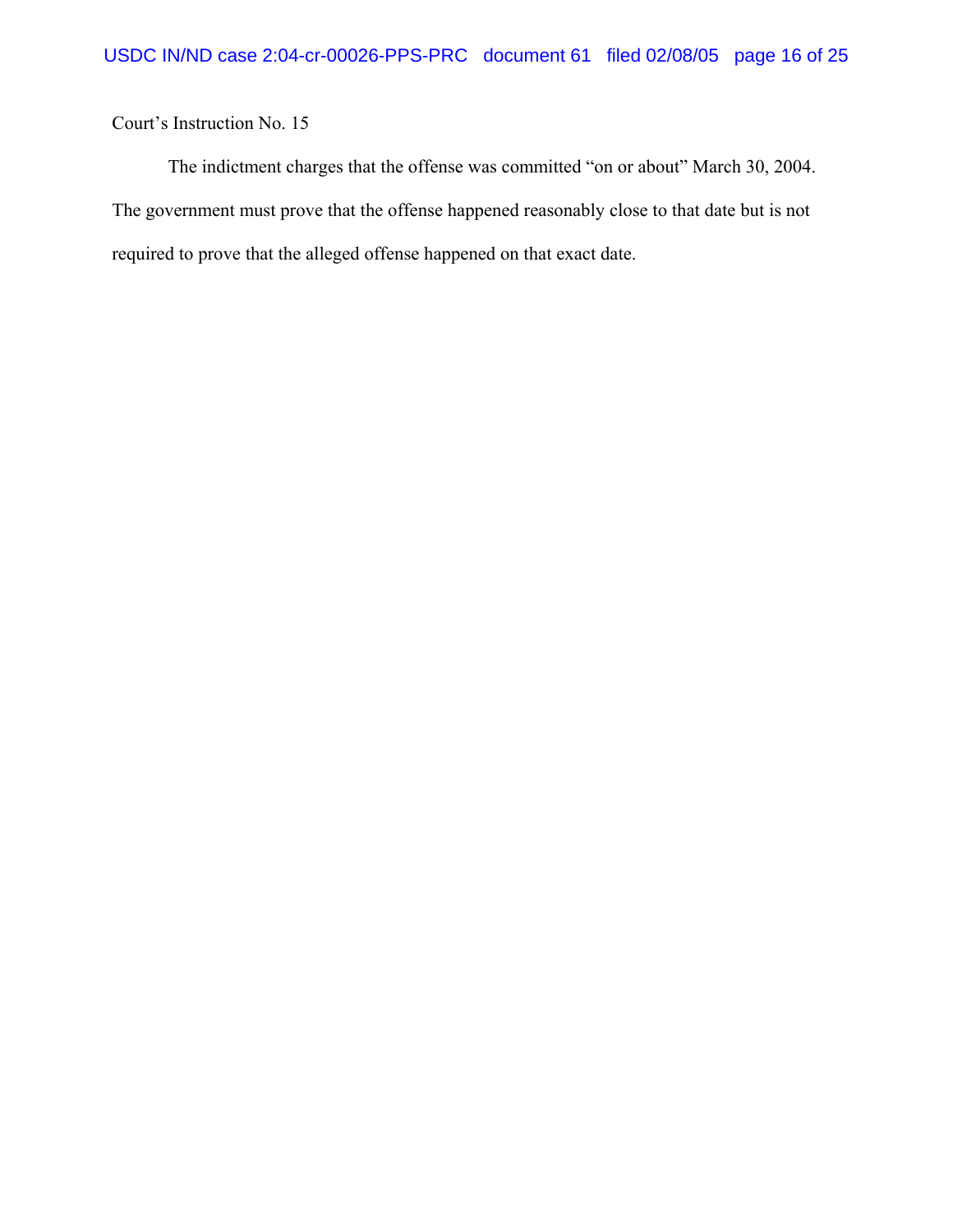To sustain the charge of possession of cocaine with intent to distribute, the government must prove the following propositions:

First, the defendant knowingly or intentionally possessed cocaine;

Second, the defendant possessed cocaine with the intent to deliver it to another person.

It does not matter whether the defendant knew the substance was cocaine. It is sufficient that the defendant knew that it was some kind of prohibited drug.

If you find from your consideration of all the evidence that each of these propositions has been proved beyond a reasonable doubt, then you should find the defendant guilty.

If, on the other hand, you find from your consideration of all the evidence that any of these propositions has not been proved beyond a reasonable doubt, then you should find the defendant not guilty.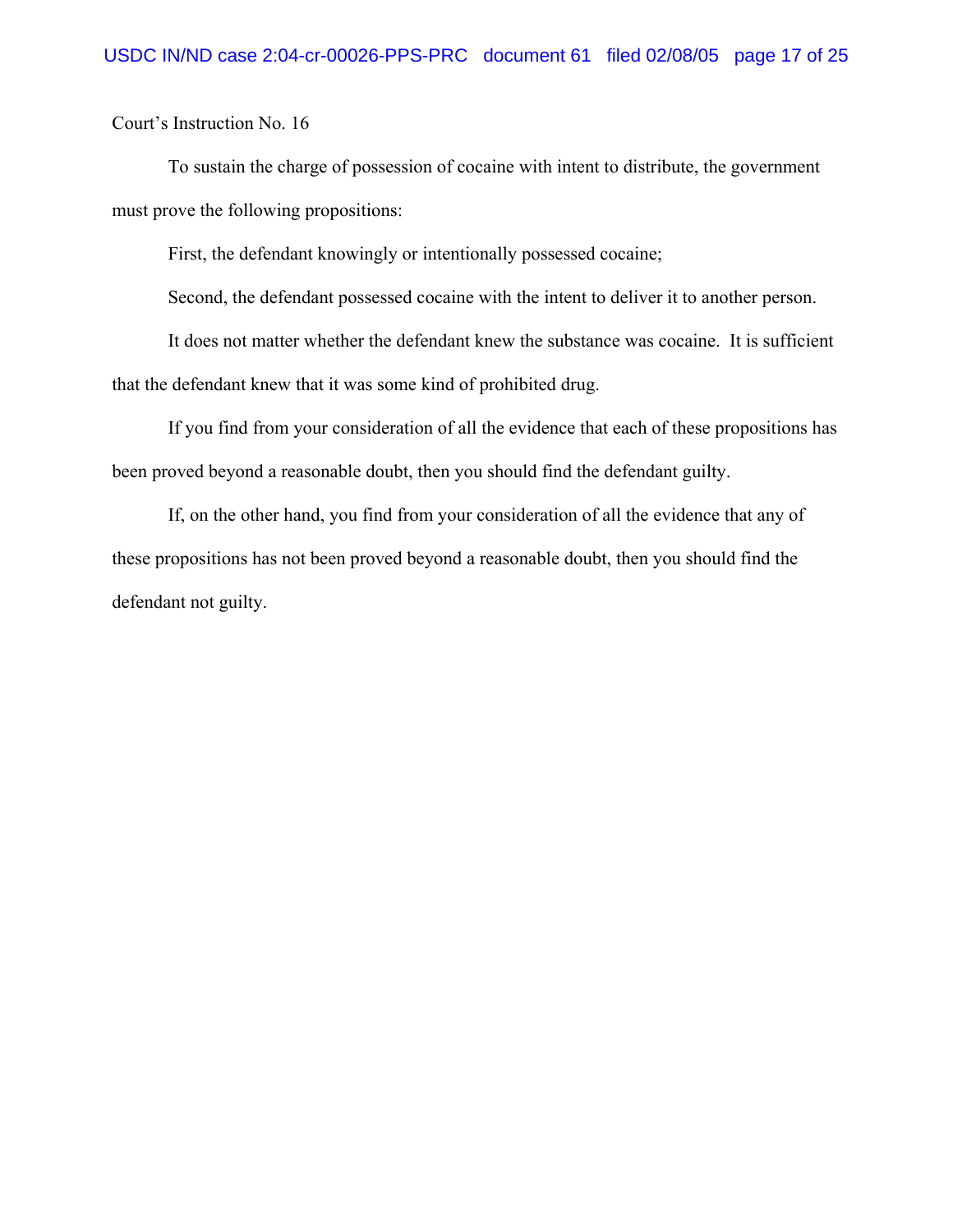To sustain the charge of possession of cocaine base with intent to distribute, the government must prove the following propositions:

First, the defendant knowingly or intentionally possessed cocaine base;

Second, the defendant possessed cocaine base with the intent to deliver it to another person.

It does not matter whether the defendant knew the substance was cocaine base. It is sufficient that the defendant knew that it was some kind of prohibited drug.

If you find from your consideration of all the evidence that each of these propositions has been proved beyond a reasonable doubt, then you should find the defendant guilty.

If, on the other hand, you find from your consideration of all the evidence that any of these propositions has not been proved beyond a reasonable doubt, then you should find the defendant not guilty.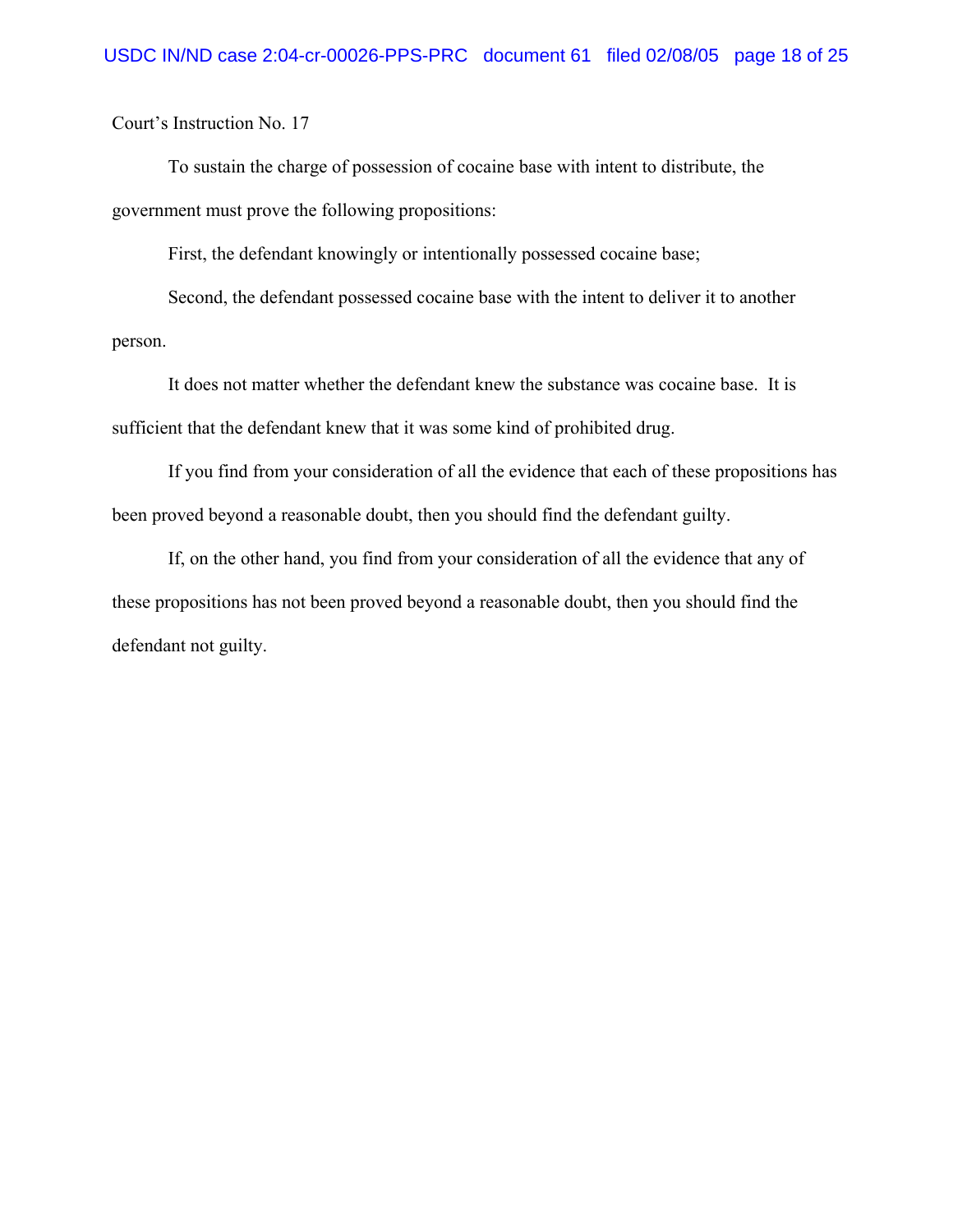When the word "knowingly" is used in these instructions, it means that the defendant realized what he was doing and was aware of the nature of his conduct, and did not act through ignorance, mistake or accident. Knowledge may be proved by the defendant's conduct, and by all the facts and circumstances surrounding the case.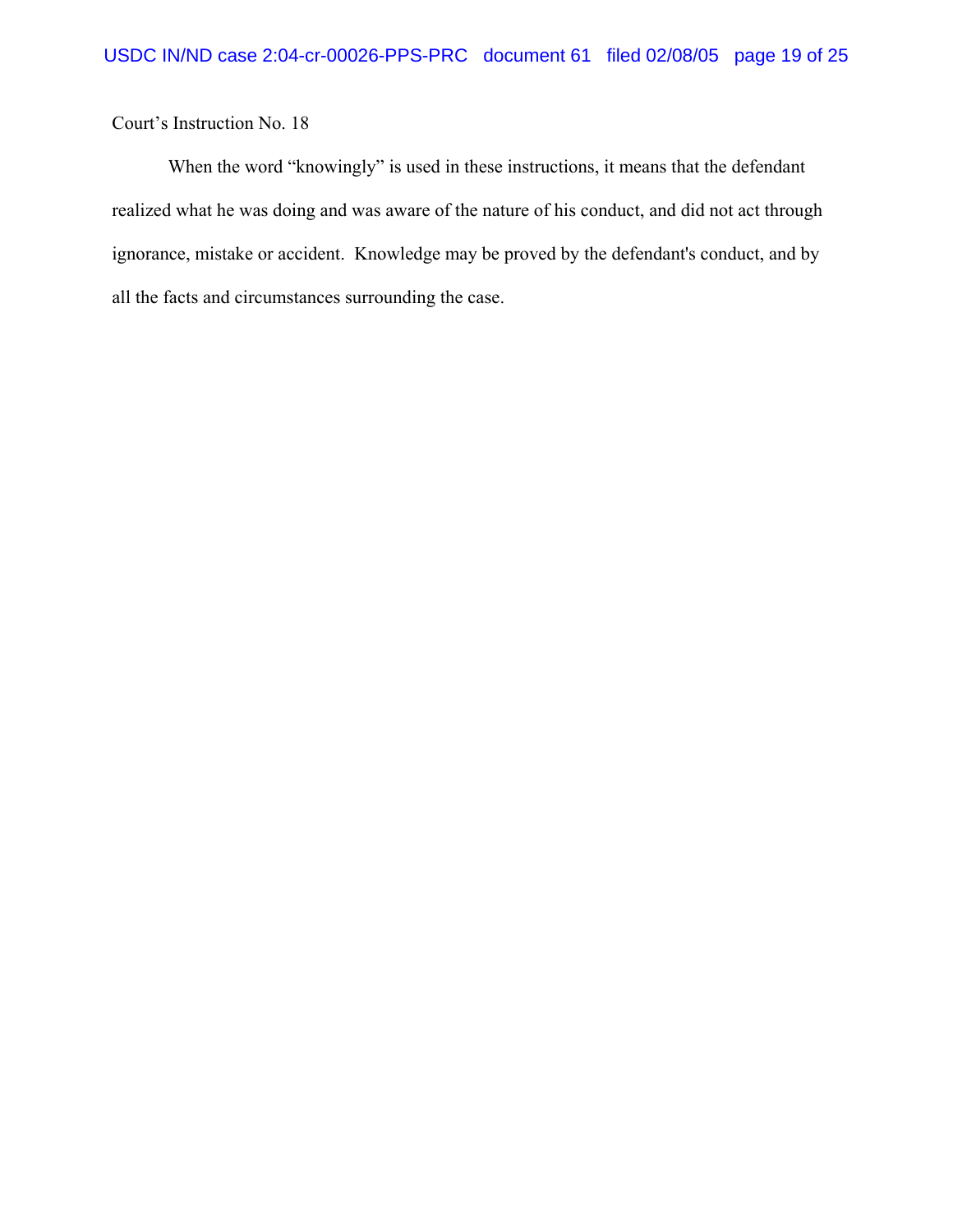Distribution is the transfer of possession from one person to another.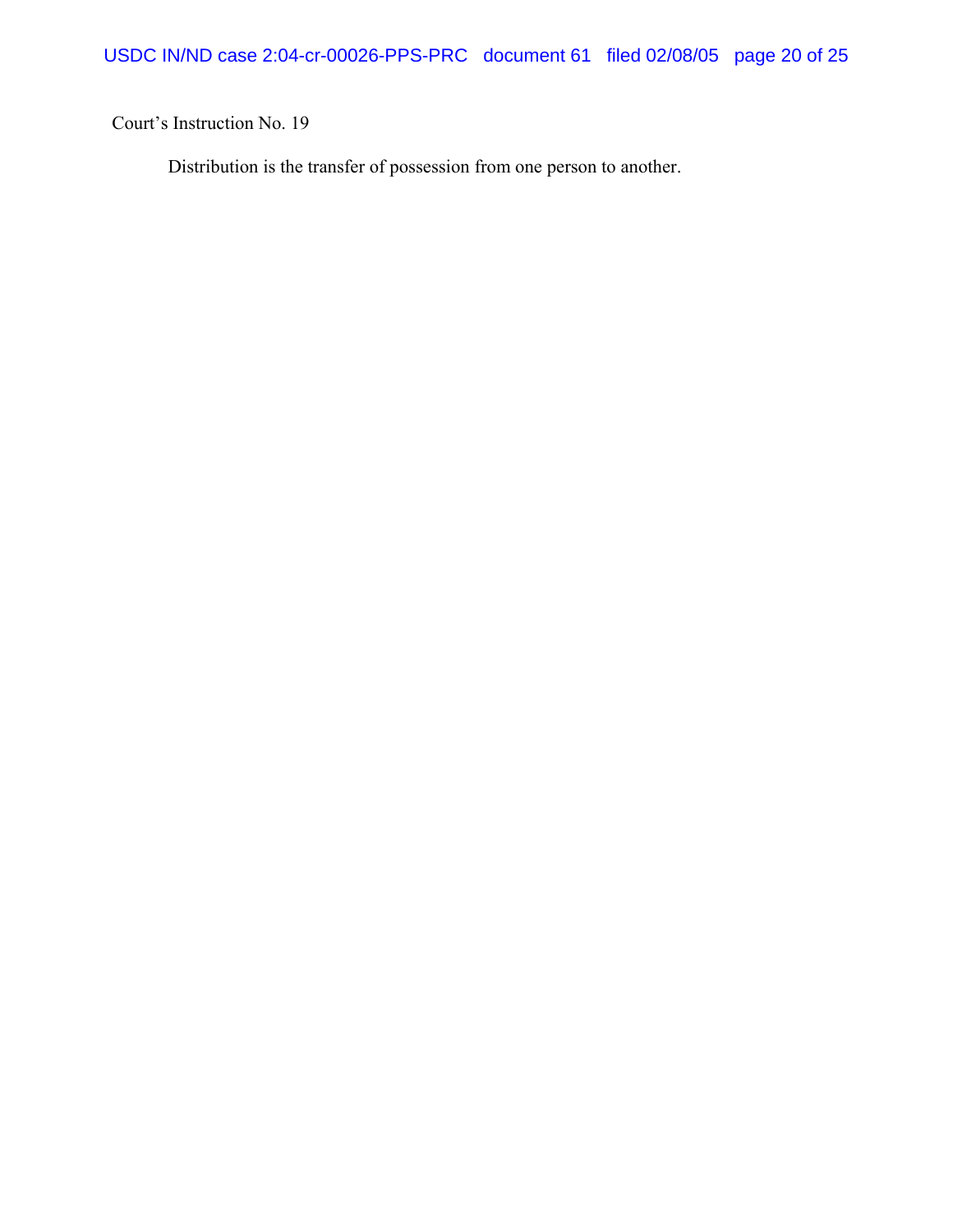Possession of an object is the ability to control it. Possession may exist even when a person is not in physical contact with the object, but knowingly has the power and intention to exercise direction and control over it, either directly or through others.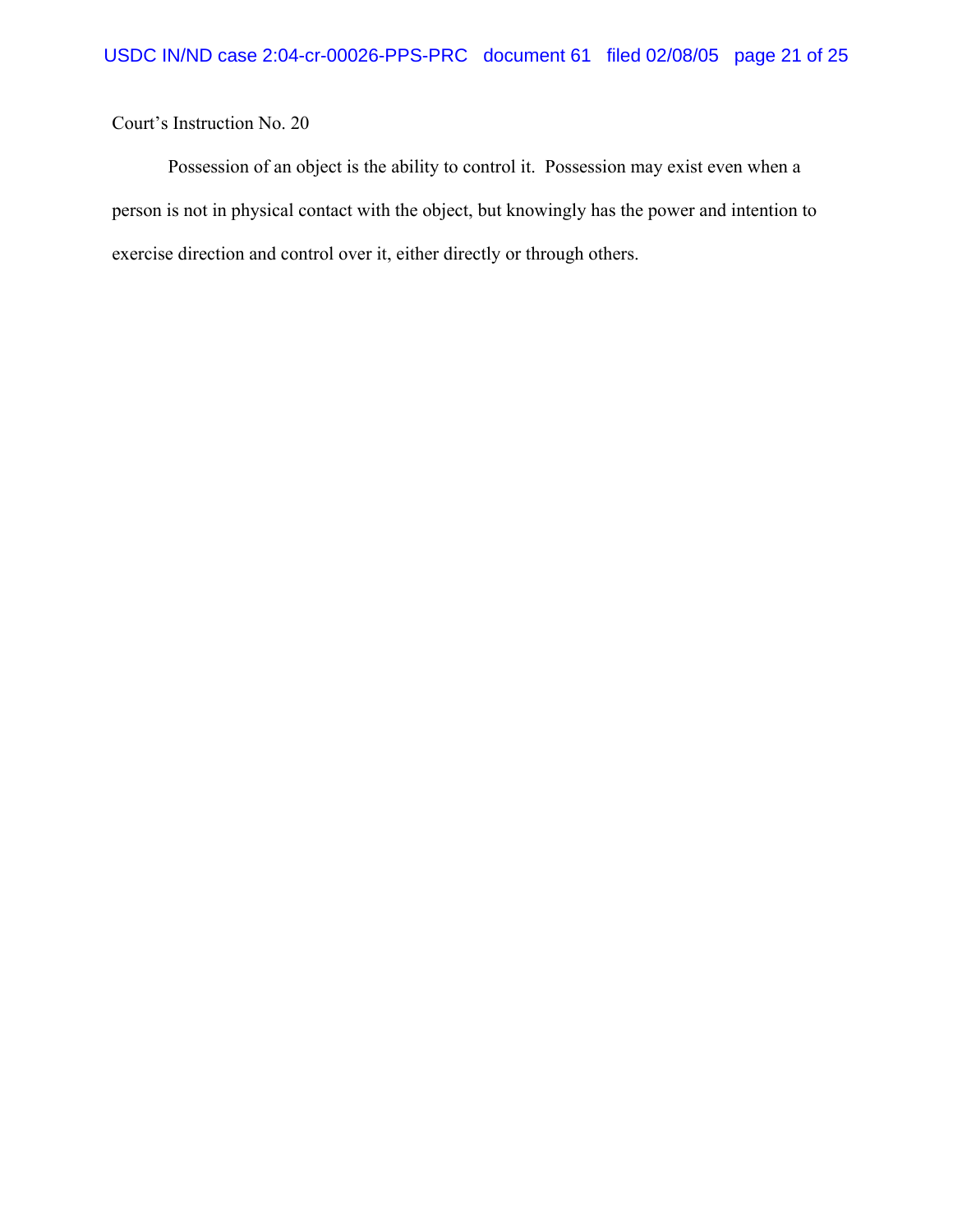You are instructed that cocaine and cocaine base are controlled substances.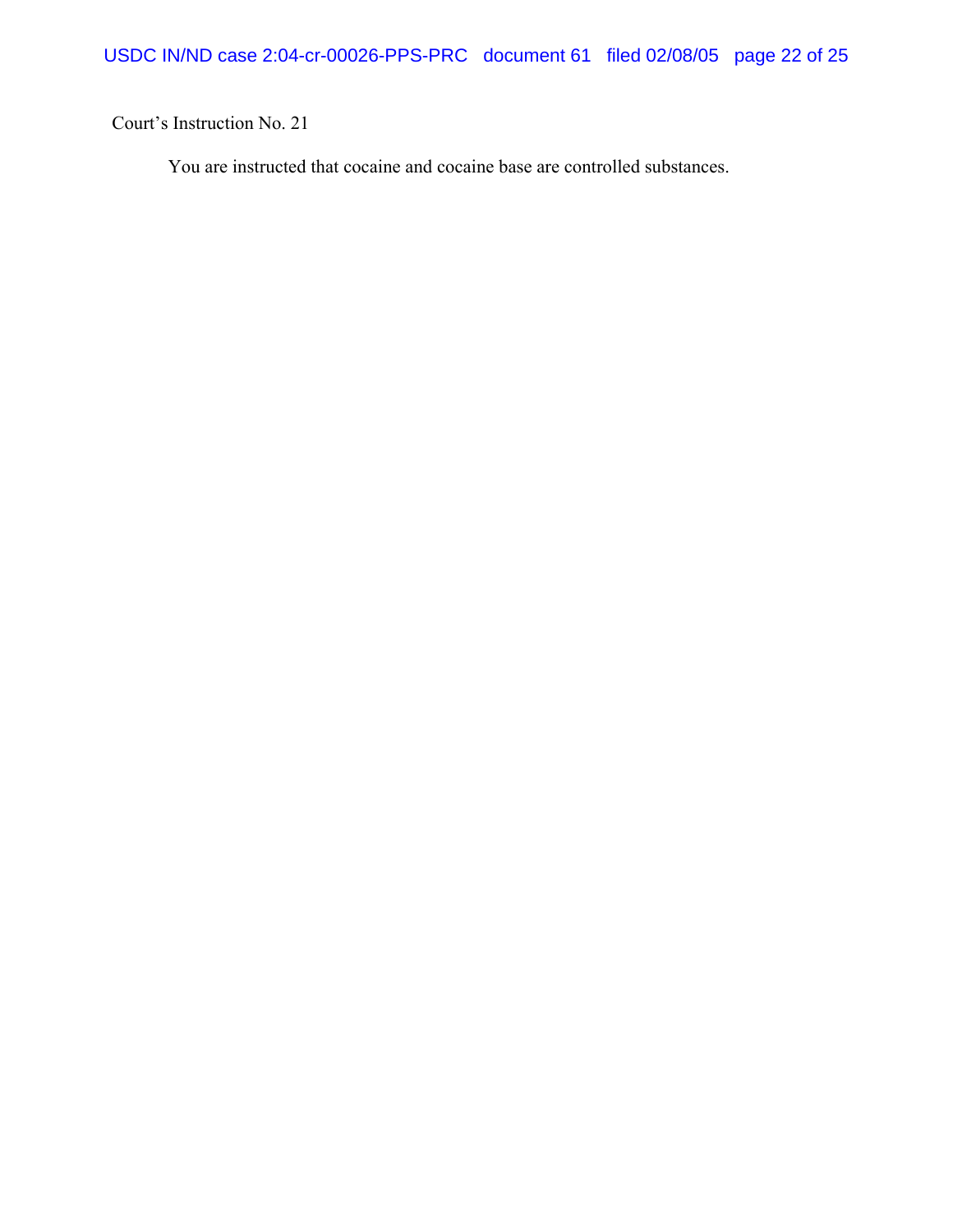Upon retiring to the jury room, select one of your number as your foreperson. The foreperson will preside over your deliberations and will be your representative here in court.

Forms of verdict have been prepared for you and I will read them to you shortly.

(Take these forms to the jury room, and when you have reached unanimous agreement on the verdict, your foreperson will fill in and date the appropriate form, and each of you will sign it.)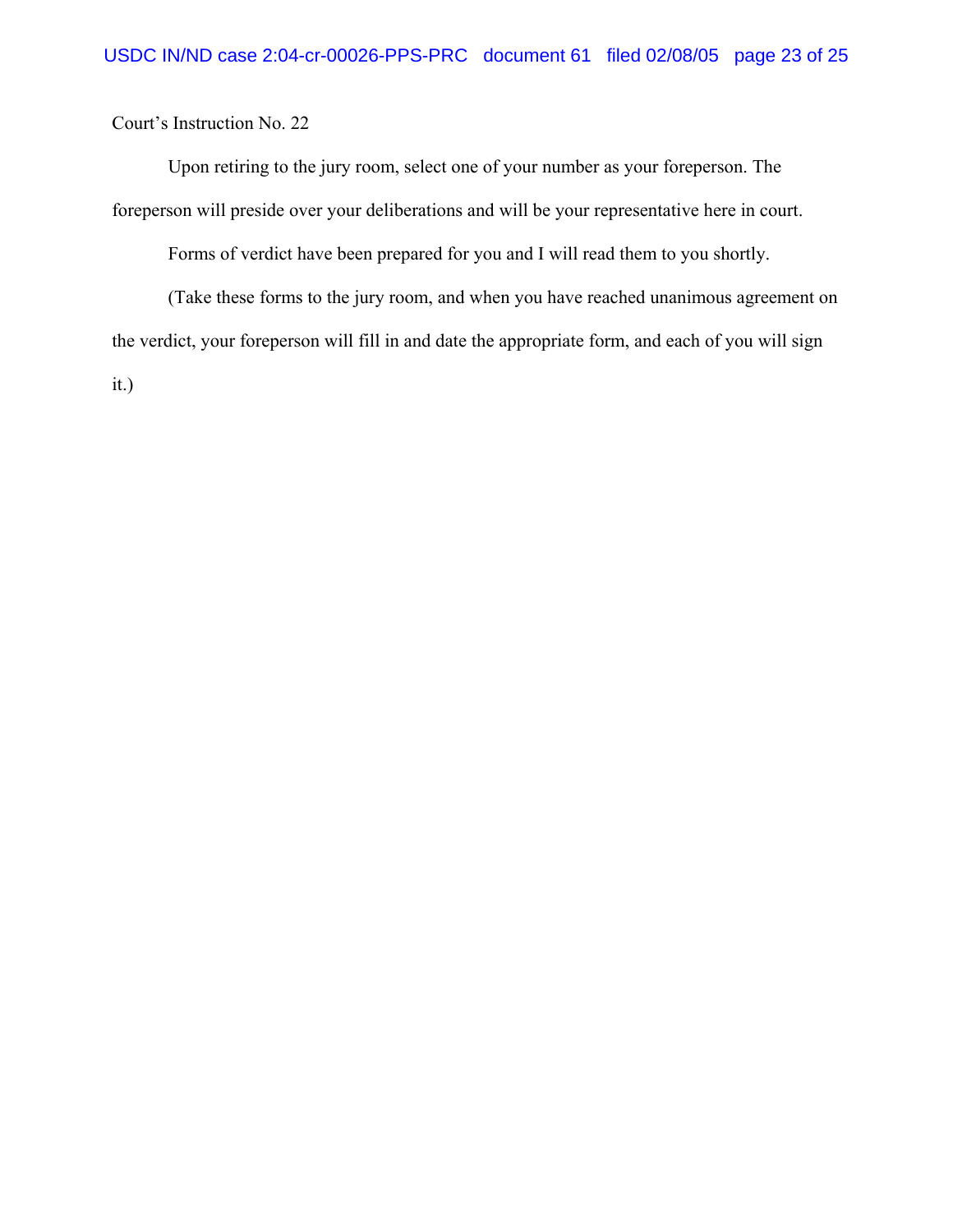I do not anticipate that you will need to communicate with me. If you do, however, the only proper way is in writing, signed by the foreperson, or if he or she is unwilling to do so, by some other juror, and given to the marshal.